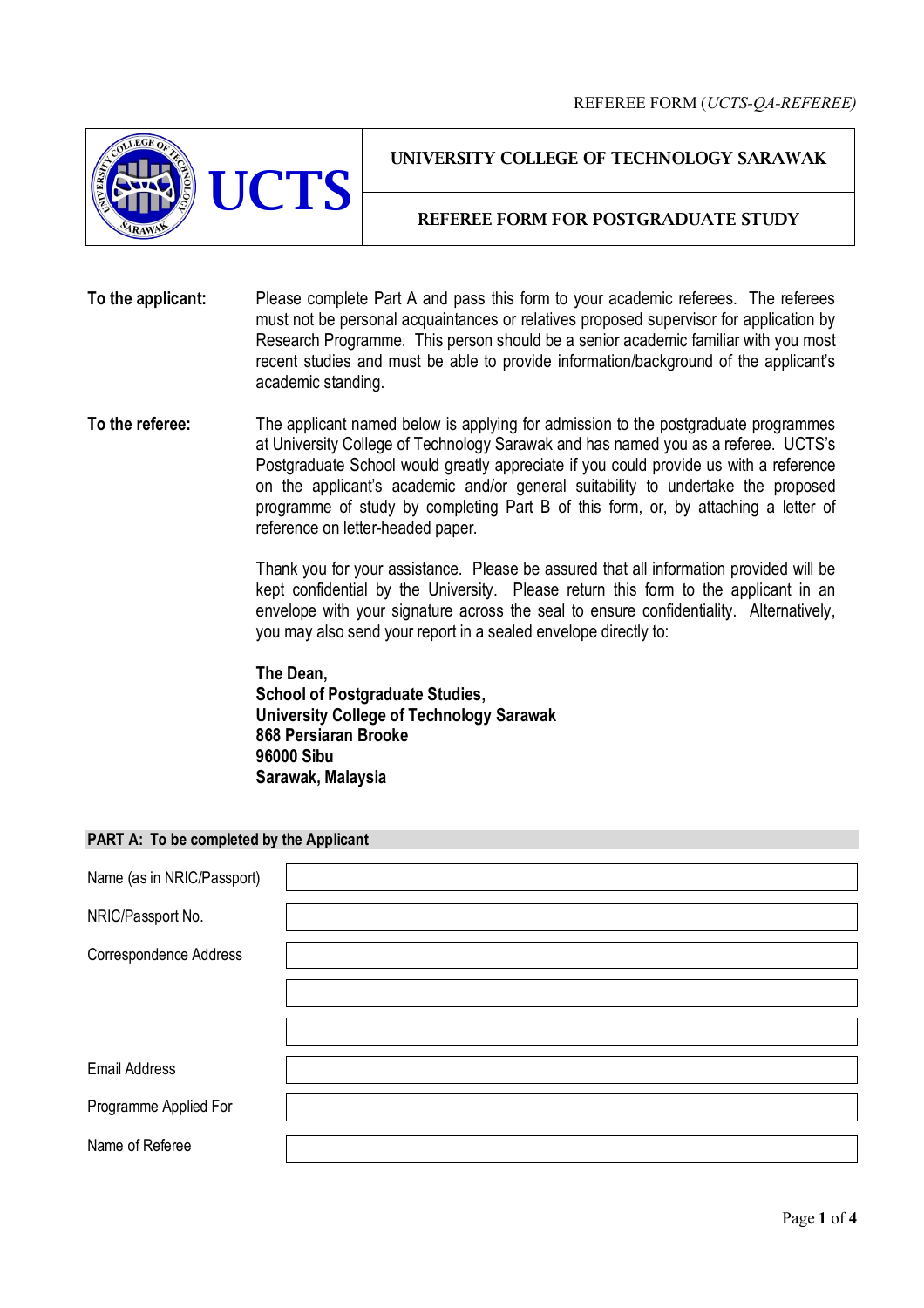## **PART B: To be completed by Referee**

| Title<br>(Mr/Miss/Mrs/Dr)   |                                                                                                       |  |  |  |  |  |
|-----------------------------|-------------------------------------------------------------------------------------------------------|--|--|--|--|--|
| Name<br>(as in IC/Passport) |                                                                                                       |  |  |  |  |  |
| Institution                 |                                                                                                       |  |  |  |  |  |
| Correspondence<br>Address   |                                                                                                       |  |  |  |  |  |
|                             |                                                                                                       |  |  |  |  |  |
| Postcode                    | State                                                                                                 |  |  |  |  |  |
| Contact No.                 | Fax No.                                                                                               |  |  |  |  |  |
| <b>Email Address</b>        |                                                                                                       |  |  |  |  |  |
| Employer                    | In what capacity do you know the applicant?<br>Academic Advisor/Lecturer/Research Advisor/Professor   |  |  |  |  |  |
| Month(s)/Year(s)            |                                                                                                       |  |  |  |  |  |
| Yes                         | In your opinion is the applicant ready for Postgraduate programme?<br>No                              |  |  |  |  |  |
|                             | Please comment on the applicant's academic status in comparison with other students in his/her group: |  |  |  |  |  |
| Top 5%                      | Top 50%<br>Top 10%<br>Top 25%<br>Below 50%                                                            |  |  |  |  |  |
|                             | Please describe the applicant's capability to undertake the proposed postgraduate programme.          |  |  |  |  |  |
|                             |                                                                                                       |  |  |  |  |  |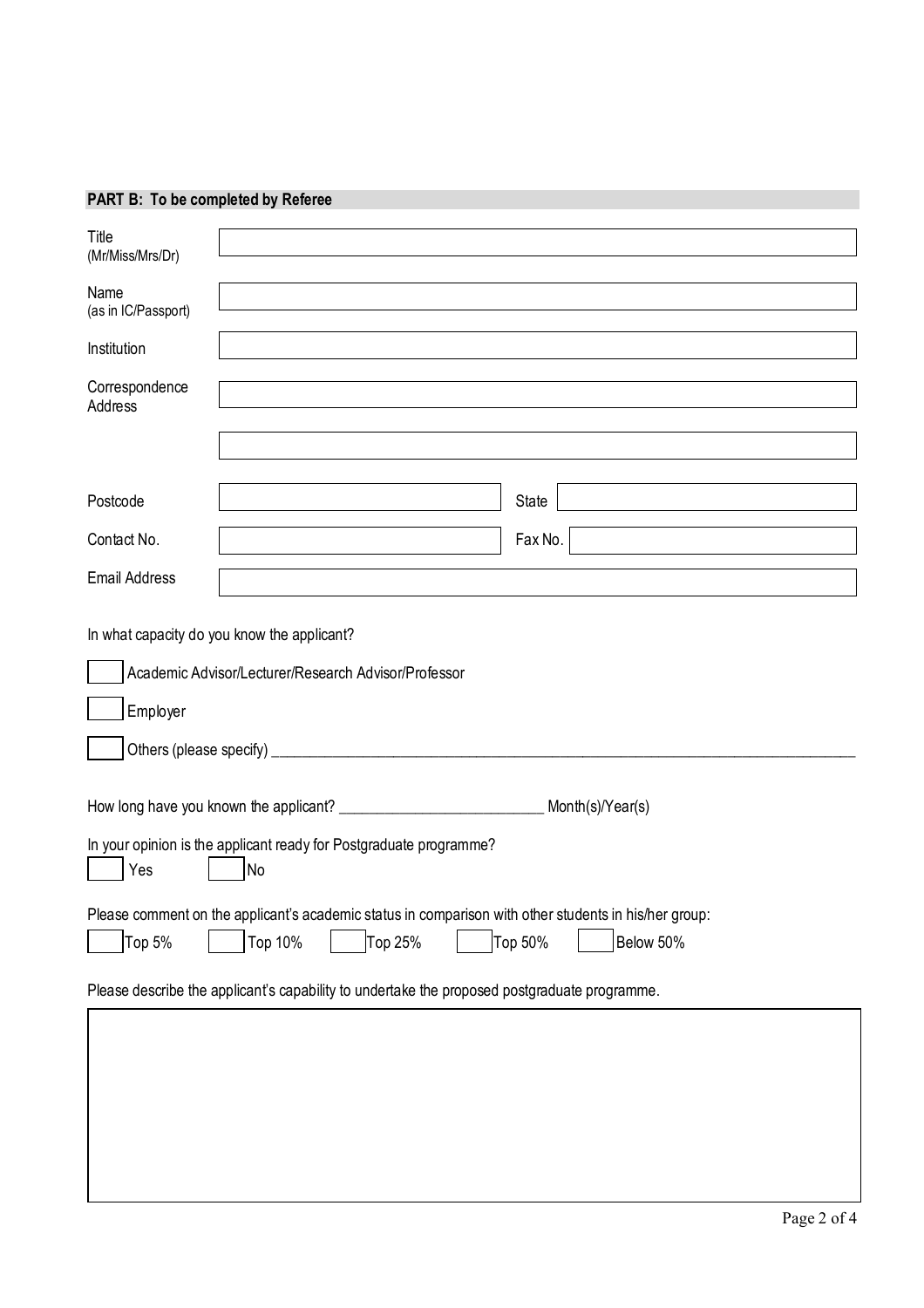Please comment on the applicant's previous academic achievement, as well as any strengths and weakness (e.g., determination, diligence, motivation, ability to work independently, ability to work under sustained pressure, emotional maturity, initiative, leadership, teaching capabilities, intergrity etc)

Please comment on the applicant's standard of proficiency in written and oral English.